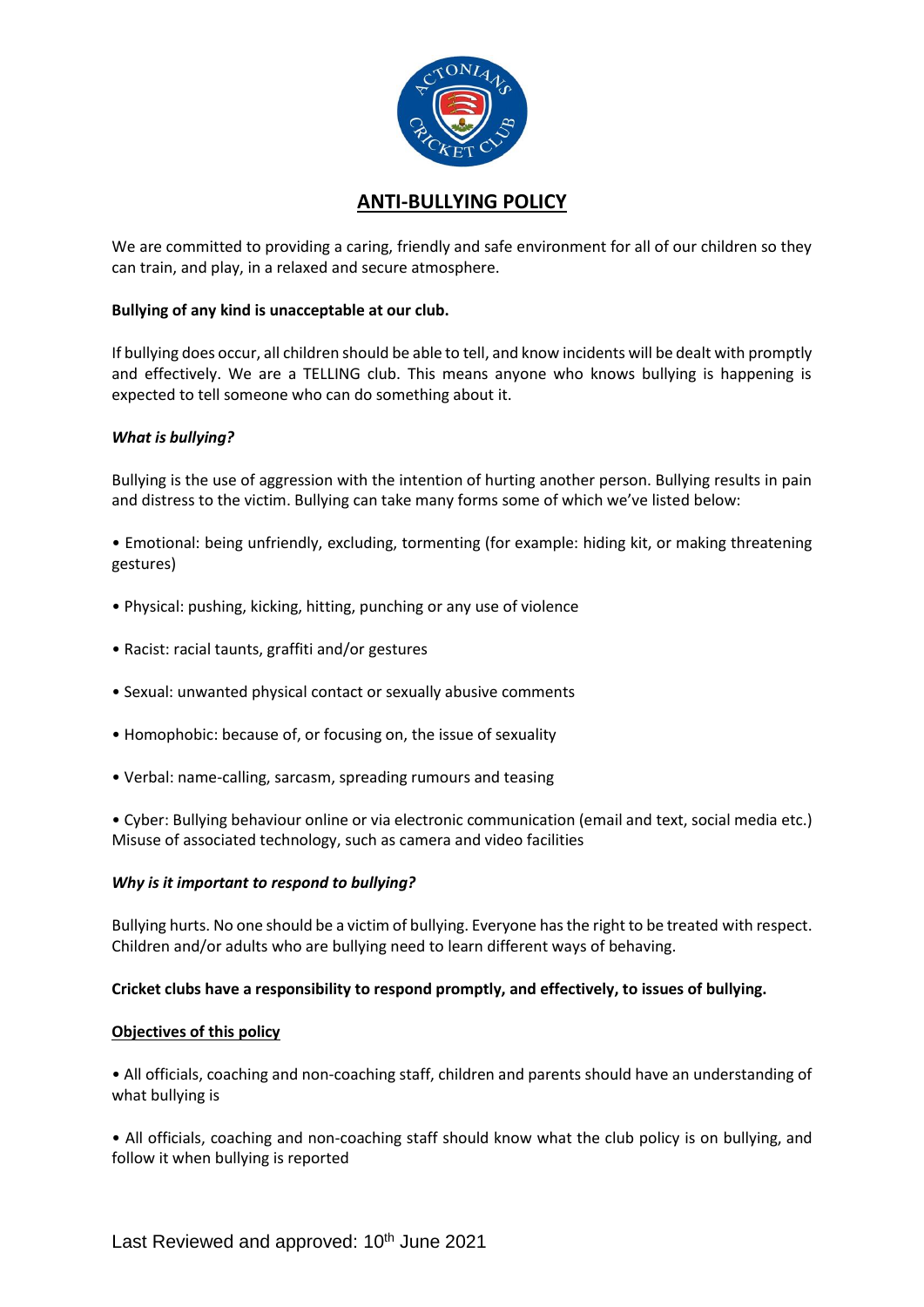

• All children and parents should know what the club policy is on bullying, and what they should do if bullying arises

• As a club, we take bullying seriously. Children and parents should be assured they will be supported when bullying is reported

• Bullying will not be tolerated

### **Signs and symptoms**

A child may indicate, by signs or behaviour, that they are being bullied. Adults should be aware of signs and investigate if a child:

- Says they are being bullied
- Changes their usual routine
- Is unwilling to go to the club
- Becomes withdrawn anxious, or lacking in confidence
- Comes home with clothes torn or belongings damaged
- Has possessions which are damaged or go missing
- Asks for money or starts stealing money (to pay the bully)
- Unexplained cuts or bruises
- Is frightened to say what's wrong
- Gives improbable excuses for any of the above

In more extreme cases, the child:

- Starts stammering
- Cries themselves to sleep at night or has nightmares
- Becomes aggressive, disruptive or unreasonable
- Is bullying other children or siblings
- Stops eating
- Attempts or threatens suicide or runs away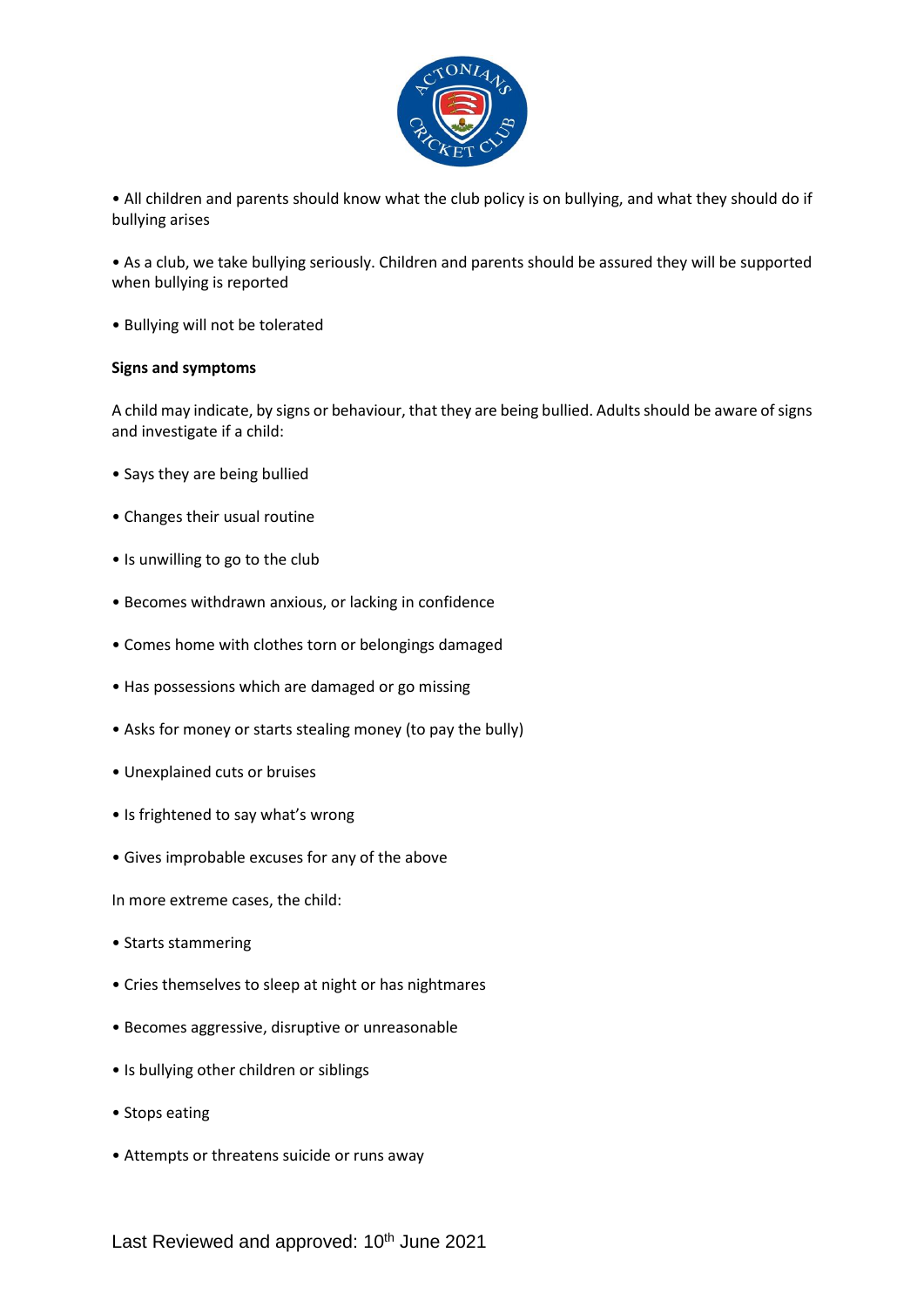

These signs and behaviours could indicate other problems, but bullying could be a possibility and should be investigated.

#### **Procedures**

• Report bullying incidents in the first instance to the team manager, coach, junior manager or another adult you can trust. The incident should also be reported to the Club Safeguarding Officer.

• In cases of serious bullying, the incidents will be reported to the ECB Safeguarding Team for advice via the County Safeguarding Officer

• Parents should be informed and will be asked to come to a meeting to discuss the problem

• It is important that confidentiality is maintained at all times and all communications between children, parents, coaches and other adults at the club must adhere to this principle.

- If necessary, and appropriate, police will be consulted
- The bullying behaviour or threats of bullying must be investigated and the bullying stopped quickly
- An attempt will be made to help the bully (bullies) change their behaviour

In cases of adults reported to be bullying cricketers under 18, the ECB must always be informed and will advise on action to be taken.

### **Recommended Club Action**

If the club decides it is appropriate for them to deal with the situation they should follow the procedure outlined below:

Reconciliation by getting the parties together. It may be that a genuine apology solves the problem.

If this fails/not appropriate a small panel (made up from Junior Chairman, Club Safeguarding Officer, Secretary, committee members) should meet with the parent and child alleging bullying to get details of the allegation. Minutes should be taken for clarity, which should be agreed by all as a true account.

The same 3 persons should meet with the alleged bully and parent/s and put the incident raised to them to answer and give their view of the allegation. Minutes should again be taken and agreed.

If bullying has in their view taken place the individual should be warned and put on notice of further action i.e. temporary or permanent suspension if the bullying continues. Consideration should be given as to whether a reconciliation meeting between parties is appropriate at this time.

In some cases the parent of the bully or bullied player can be asked to attend training sessions, if they are able to do so, and if appropriate.